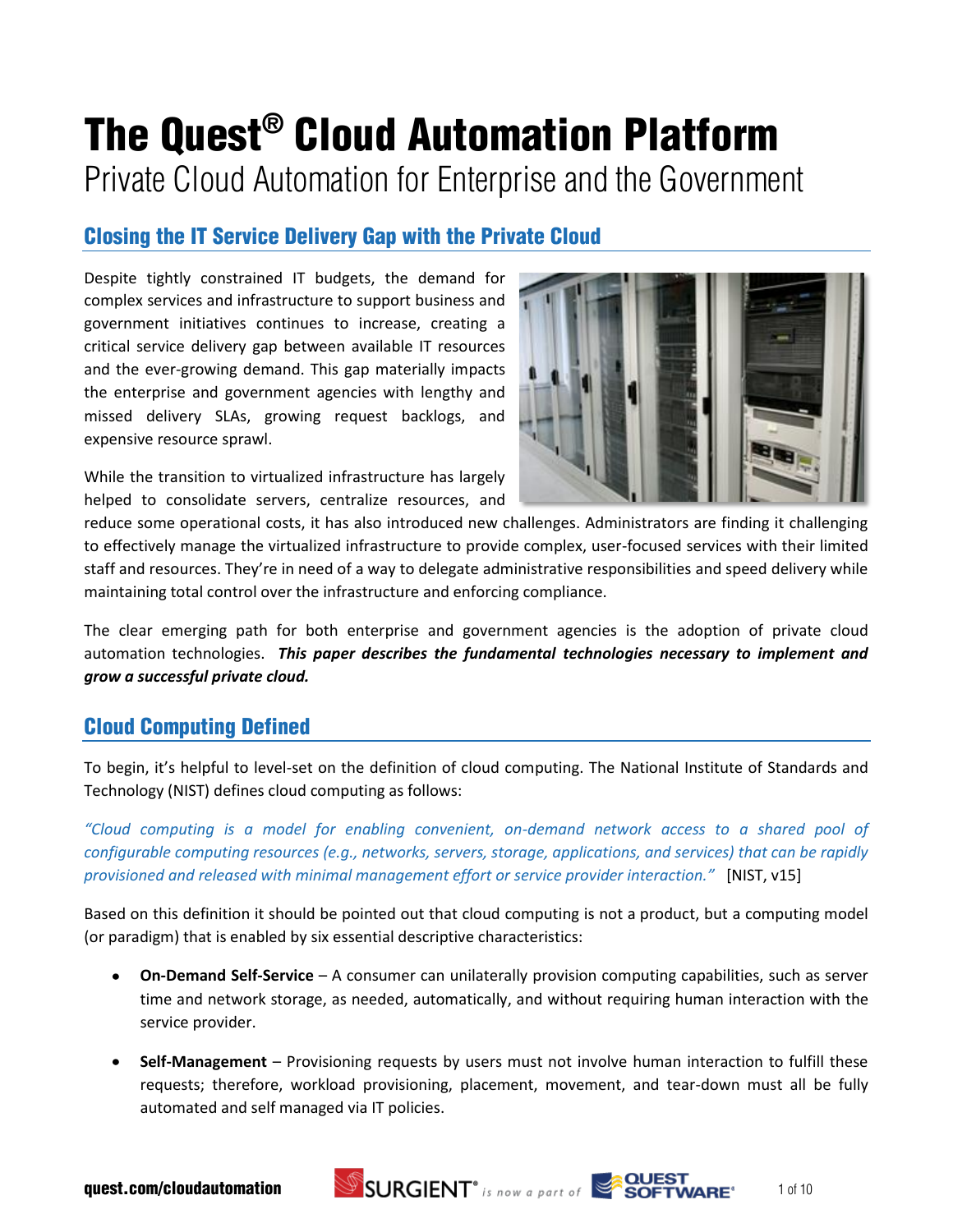- **Shared Resource Pools** The provider's computing resources are pooled to serve multiple consumers using a multi-tenant model, with different physical and virtual resources dynamically assigned and reassigned according to consumer demand. There is a sense of location-independence in that the consumer generally has no control over or knowledge of the exact location of the resources, but may be able to specify location at a higher level of abstraction (e.g., country, state, or data center). Examples of resources include storage, processing, memory, network bandwidth, and virtual machines.
- **Rapid Elasticity** Services can be rapidly and elastically provisioned (in many cases automatically) to  $\bullet$ quickly scale out and then rapidly released to scale back. To the consumer, the capabilities available for provisioning often appear to be unlimited and can be purchased in any quantity at any time.
- **Measured Service** Cloud systems automatically control and optimize resource use by leveraging a metering capability at some level of abstraction appropriate to the type of service (e.g., storage, processing, bandwidth, and active user accounts). Resource usage can be monitored, controlled, and reported, providing transparency for both the provider and consumer of the utilized service.
- **Broad Network Access** Capabilities are available over the network and accessed through standard mechanisms that promote use by heterogeneous thin or thick client platforms (e.g. mobile phones, laptops, and PDAs).

Given these essential characteristics, cloud computing differs from traditional computing paradigms significantly and therefore requires purpose-built technologies that leverage IT's investment in physical and virtual infrastructure.

# The Quest® Cloud Automation Platform

The Quest Cloud Automation Platform is the premier solution for creating, automating, and managing successful enterprise-class private clouds. With Quest, IT and business leadership create robust, secure infrastructure-as-aservice (IaaS) clouds to efficiently manage and deliver complex IT services across a wide range of use cases.

The patented, comprehensive Quest Platform is a purpose-built cloud automation platform that seamlessly integrates with existing data center infrastructure and automation investments, providing organizations with:

- Fully automated delivery & reclamation of complex IT services
- Policy-based self-service infrastructure delivery with guaranteed reservations
- Dynamic infrastructure capacity management & resource allocation (resource pooling)
- Scalable, elastic services
- VM sprawl prevention and elimination
- Proven enterprise scale with 160+ deployed enterprise clouds
- Rapid implementation in less than 30 days  $\bullet$

The Quest Platform provides the most comprehensive cloud automation solution in the industry, with rich capabilities for:

- **Self Service**: End users provision IT infrastructure, services, and applications via self-service
- **Service Design**: IT engineers and architects design and create a catalog of pre-approved IT services



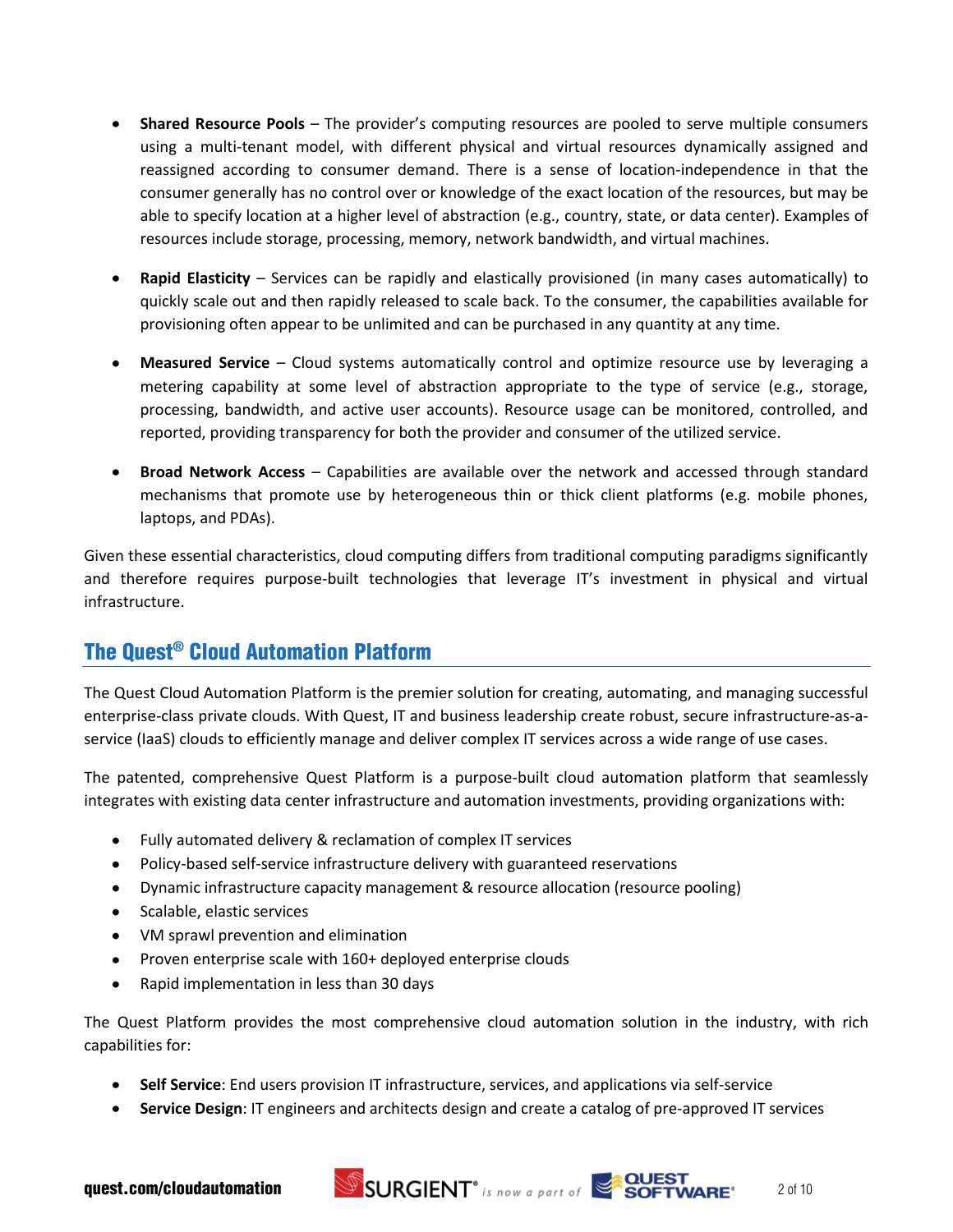- **Operations**: IT administrators monitor and manage pools of dynamic infrastructure  $\bullet$
- **Reporting**: IT managers capture, analyze, and report on user resource utilization for planning, billing, and chargeback
- **Integration**: Systems are easily integrated into IT service management systems and processes

The illustration below provides an overview of the Quest Platform capabilities. The remainder of this paper describes each functional area in more detail: self-service, automation services, service design, operations, integration, and reporting.



# » Self-Service

End users and consumers provision IT infrastructure, services, and applications via self-service.



#### **Multi-Tenant Self Service Portal**

The self service portal of the Quest Platform provides the user interface for end users to easily provision, reserve, and access their IT services. It provides a catalog or library of services that are made available to them based on their access credentials, including browse and search capabilities. The Quest self-service portal is multi-tenant, meaning a single instance can support multiple organizations with different user interfaces and

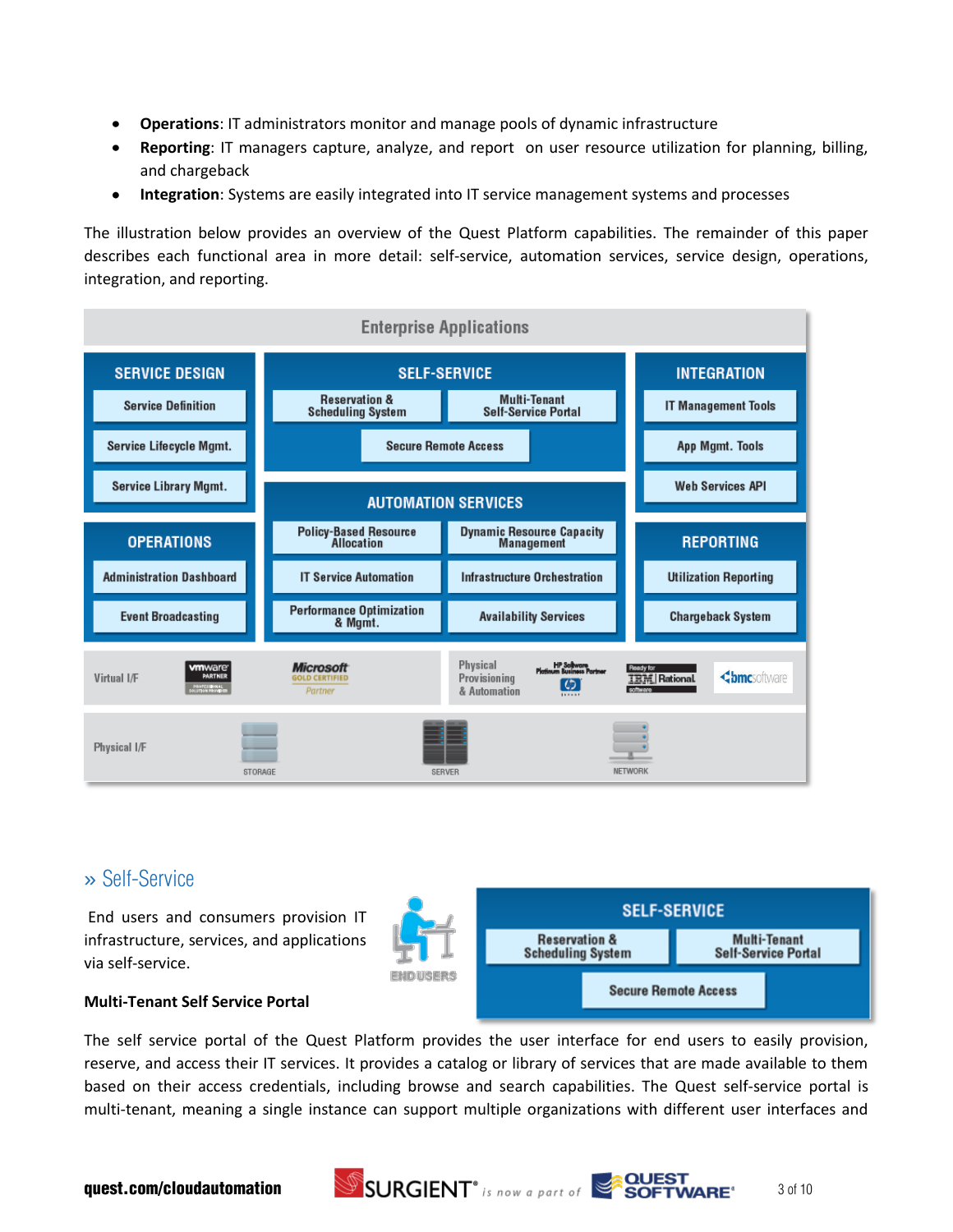capabilities. The self-service portal is highly customizable and can be modified to meet the varying needs of end users. In addition, Quest provides multiple "out-of-the-box" user interfaces to support the workflows of a number of common user types, including development, test, training, demonstrations, and software evaluations.

#### **Reservation and Scheduling System**

Users can provision IT infrastructure and services on-demand from within the Quest self-service portal. In cases where users want to plan ahead or when resources are not immediately available, Quest enables users to schedule and *reserve* IT services for a future time. When a user makes a reservation, the Platform reserves all of the resources – compute, network, storage – that the service requires from the start time for the full duration of the reservation. Therefore, the user is guaranteed in advance to have the service provisioned and available during the time specified. Once the resources have been provisioned, the user is notified and provided access to their



environment. In addition, users have the ability to view a calendar of reserved capacity to determine future resource availability.

#### **Secure Remote Access**

The self service portal provides secure remote access to deployed IT services through a standard web browser. Browser controls enable non-VPN secure remote access to each server within a deployed service session through RDP, VNC, ICA, and VM console protocols. Services can be pre-configured with the appropriate remote access protocol auto login and authentication for each server to provide a seamless and easy access experience for users. In addition, while using a deployed service, users can snapshot, save, extend or cancel the deployed session, as well as stop, start, restart, rollback, or suspend one or all servers within the deployed service.

# » Automation Services

The automation services are the core enabling technologies for all of the Quest Platform capabilities – self-service, service design, operations, reporting, and integration. These core services provide the orchestration of the physical and virtual infrastructure, IT service automation, and policy based resource allocation and management to ensure highly

| <b>AUTOMATION SERVICES</b>                 |                                                |  |  |  |  |
|--------------------------------------------|------------------------------------------------|--|--|--|--|
| <b>Policy-Based Resource</b><br>Allocation | <b>Dynamic Resource Capacity</b><br>Management |  |  |  |  |
| <b>IT Service Automation</b>               | <b>Infrastructure Orchestration</b>            |  |  |  |  |
| <b>Performance Optimization</b><br>& Mamt. | <b>Availability Services</b>                   |  |  |  |  |

available and optimized services operating on shared dynamic pools of infrastructure.

#### **Infrastructure Orchestration**

The Quest Platform orchestrates infrastructure across physical and virtual servers, networks, and storage devices to support the provisioning and management of IT services and applications. Quest takes an infrastructure-agnostic approach to virtualization management and leverages multiple industry-leading hypervisors – VMware vSphere, Microsoft Hyper-V, and Red Hat KVM (in progress). In addition, the platform

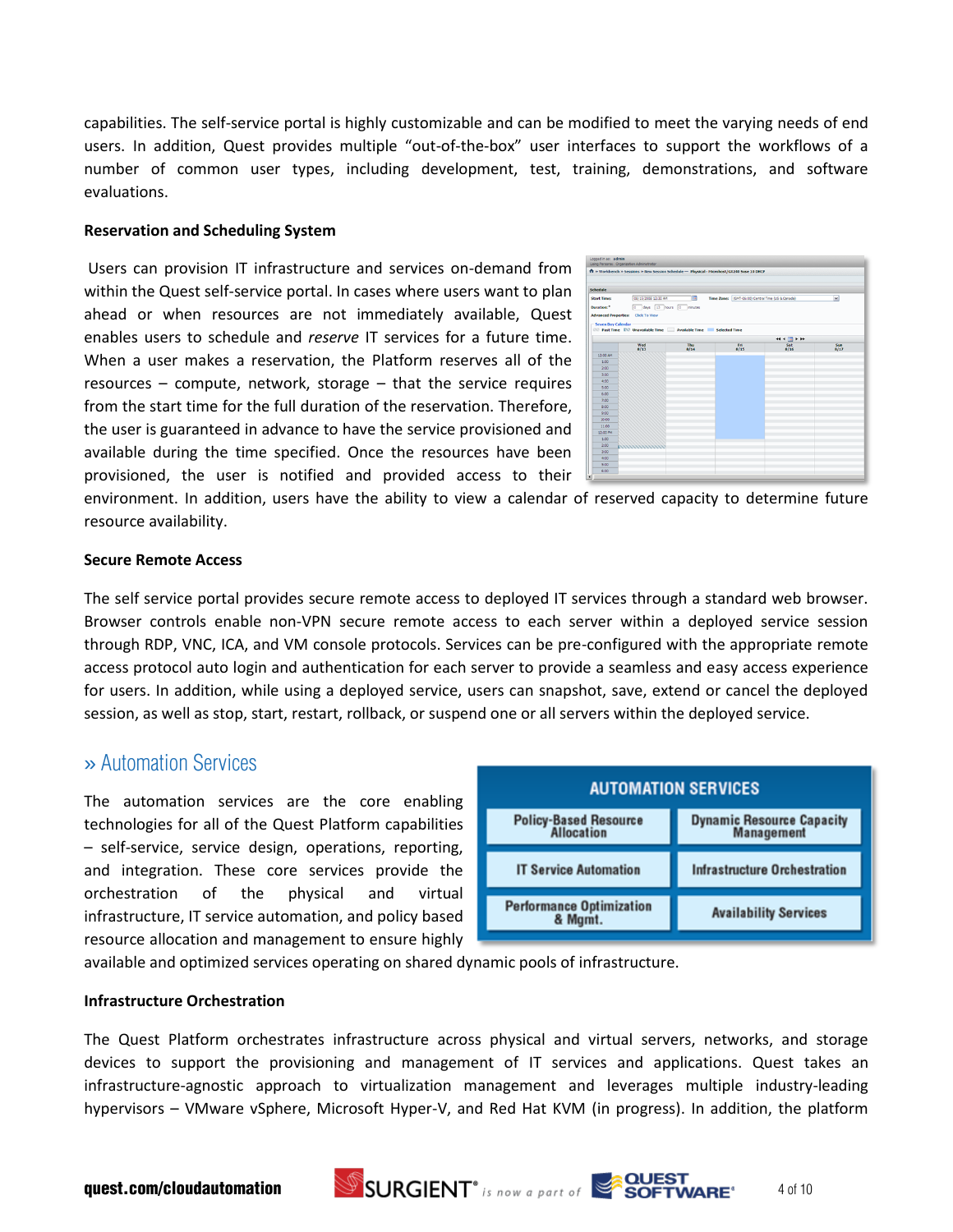leverages leading data center automation solutions from HP, BMC, and Symantec for bare metal provisioning and management of physical infrastructure. Quest utilizes an "agent-less" approach to managing infrastructure systems through remote management capabilities.

#### **Policy-Based Resource Allocation**

The Quest Platform provides capabilities to create multiple shared pools of infrastructure resources and allocate them to users, groups, and organizations. Quest provides a mechanism to populate resource pools with servers (CPU, RAM), VMs, storage, network, and software licenses that can be monitored and managed in aggregate or by specific types of resource. In addition to full server resource capacity, portions of servers can be allocated across multiple pools or just part of a server included within a pool. The Quest access control model provides for users to have certain resource access rights, as well as administrative roles to perform tasks within the system. A number of common administrative personas (access rights and roles) are included "out-of-the-box," as is the ability to develop custom personas. This provides for multiple levels and granularity of administrative privilege and task delegation. Access controls and administrative policies can be configured at the individual user, group, or organization level. These policies govern access to resources, control user consumption of resources based on pre-set quotas, and functional privileges.

#### **IT Service Automation**

IT service automation enables the on-demand or scheduled provisioning of complex multi-tiered IT services. These services can support a wide range of server, network, and storage configurations. A single service can be heterogeneous – containing servers that are provisioned as VMs on multiple hypervisors as well as on physical bare metal servers. Quest supports both image- and task-based server provisioning methodologies. At the end of a session, or when a reservation expires, Quest automates the tear-down of the deployed service, returning resources back to the pool to be used by others. Policies can be set that allow users to save the state of one or more servers within the service back to the library for re-deployment in the future. Quest supports the concept of "elastic services," which provides the ability to add or subtract one or more servers on-demand to a running service to support fluctuations of infrastructure resource capacity based on load or demand. Quest provides mechanisms to migrate an entire service (or individual VMs) from one virtualization host server to another within a pool while maintaining the integrity of the service. Finally, the Platform provides a mechanism to both isolate and clone services across multiple physical servers known as cross-host fencing. This enables rapid deployment of multiple cloned instances of a service while provide each instance with isolation and a unique addressable identity.

#### **Dynamic Resource Capacity Management**

The Quest Platform provides an extensive dynamic resource capacity management (DRCM) capability that is tightly coupled with resource pooling, IT service automation, and the scheduling and reservation system. The DRCM system manages and tracks resources such as CPU, RAM, VMs, IP addresses, MAC addresses, VLAN IDs, storage resources, and software licenses within the resource pools in support of users' requests for IT services. The DRCM understands the







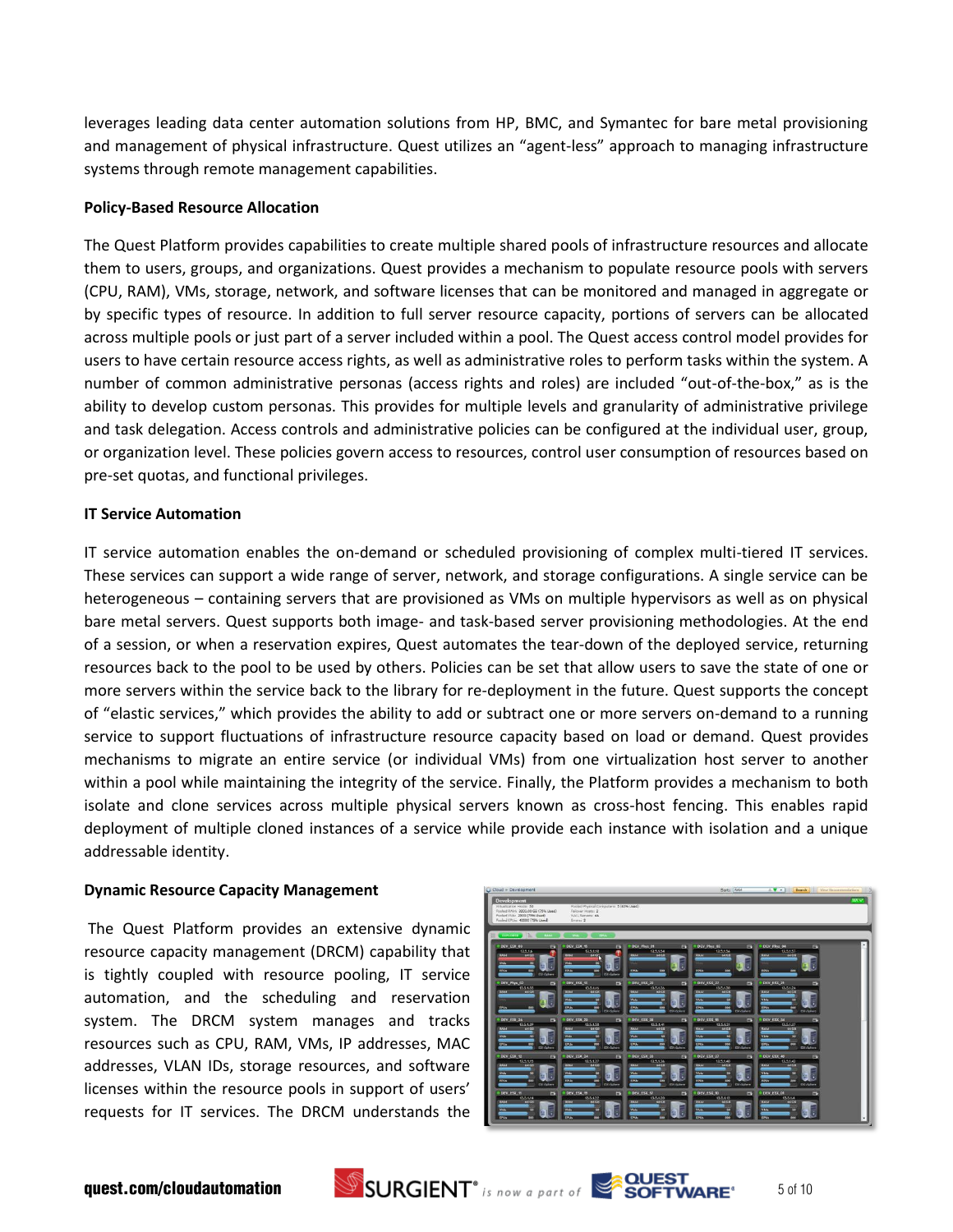current utilization, current available, future reserved, and future available resources for all resource types with a given pool. Based on this pooled resource information and the resource requirements of a given user's request to deploy or reserve a service, the DRCM makes optimal decisions on where to deploy service resources on the physical infrastructure within a given pool.

#### **Performance Optimization and Management**

The Quest Platform leverages and integrates with industry leading performance management technologies to ensure IT service performance optimization across pools of infrastructure resources. Quest provides the ability to migrate a service or individual VMs within a service to improve VM workload performance when certain performance thresholds have been reached by taking action from events generated by performance management products and technologies. The Platform includes an optional integration with VMware vCenter technologies – vMotion, DRS, and DPM – to leverage virtual infrastructure performance optimization and management capabilities. In addition, Quest enables administrators to view DRS or DPM VM migration recommendations within the context of upcoming reserved VM deployments in order to make optimal performance-related decisions.

#### **Availability Services**

IT service availability is achieved through the Platform by with the following infrastructure automation capabilities – high availability (HA) resource pools, maintenance window management, and integration with VMware HA solution. The platform enables administrators to designate one or more HA pools. Within an HA pool, one or more servers can be reserved as fail-over capacity. If a potential server failure is detected or a failure occurs, the VMs are migrated or restarted on the designated reserved server, minimizing service downtime. The

| Migrate Virtual Machine: DEV_ESX_03-Vm-04                                                                                                                                     |        |                                                                       | Cancel. |
|-------------------------------------------------------------------------------------------------------------------------------------------------------------------------------|--------|-----------------------------------------------------------------------|---------|
| Available<br>DEV_ESX_03-Vm-04<br>IP Address: 13.5.1.58                                                                                                                        |        | DEV ESX 01<br>IP Address: 13.5.1.4<br>Server Type: ESX vSphere Host   |         |
| RAM: 2,00 GB EPUs: 15 vCPUs: 1                                                                                                                                                |        | DEV ESX 02<br>IF Address: 13.5.1.5<br>Server Type: ESX vSphere Host   |         |
| Session: Exchange Server Uporade<br>$\mathcal{L}$<br>Schedule: 4/17/2010 7:00:00 AM - 4/22/2010 3:00:08 PM                                                                    |        | DEV_ESX_04<br>1P Address: 13.5.1.7<br>Service Type: ESX »Sphere Hoat  |         |
| Outset: mandom<br>Organization: R&D<br>Session Type: VirtualLab<br>Application Configuration: Exchange Server Upgrade [1]<br>Server Configuration: Standard MS-SOL Server [4] |        | DEV ESX 06<br>1P Address   13.5.1.9<br>Server Type: ESX vSphare Host  |         |
|                                                                                                                                                                               |        | DEV ESX 07<br>IP Address: 13.5.1.10<br>Server Type: ESX vSphere Host  |         |
| <b>Current Host</b><br>DEV ESX 03<br>19 Address: 13.5.1-6<br>RAHI 66560 / 65536 (101%)<br>VHz: 50 / 50 (100%)<br>EX violent<br>EFUs: 750 / 800 (93%)                          |        | DEV ESX 08<br>1P Address: 15.5.1.11<br>Server Type: BSX vSphere Host  |         |
|                                                                                                                                                                               |        | DEV ESX 09<br>IP Address: 13.5.1.12<br>Server Type: ESX vSphare Host  |         |
|                                                                                                                                                                               |        | DEV ESX 10<br>IP Address: 13.5.1.13<br>Server Type: #\$X vSphere Host |         |
|                                                                                                                                                                               |        | DEV ESX 05<br>SF Address: 13.5.1.8<br>Server Type: ESX vSphere Host   |         |
|                                                                                                                                                                               |        | DEV HV 01<br>3F Altheim: 13.5.1.51<br>Server Type: Hyper-V Hoat       |         |
| Last Nodified: 1/29/2010 7:09 AM                                                                                                                                              | ID: 22 |                                                                       |         |

Quest Platform also provides a mechanism to designate one or more servers for maintenance. Servers in maintenance will not allow future deployments or reservations to be associated to them during their maintenance window. Administrators are provided a real-time and future impact analysis for servers requiring immediate maintenance with options to manage sessions, reservations, and migrate VM workloads in order to minimize downtime for users. In addition, Quest is fully compatible and interoperable with the VMware vCenter HA solution as another mechanism for providing business continuity.

# » Service Design

Engineers, architects, and administrators of IT infrastructure, services, and applications can design, create, and manage the lifecycle of IT service definitions, topologies, and configurations.



#### **Service Definition**

As described earlier, the Platform automates the provisioning of complex multitiered IT services. These IT services can support a wide range of server, network,

and storage configurations. A single service can be heterogeneous – containing servers that are provisioned as

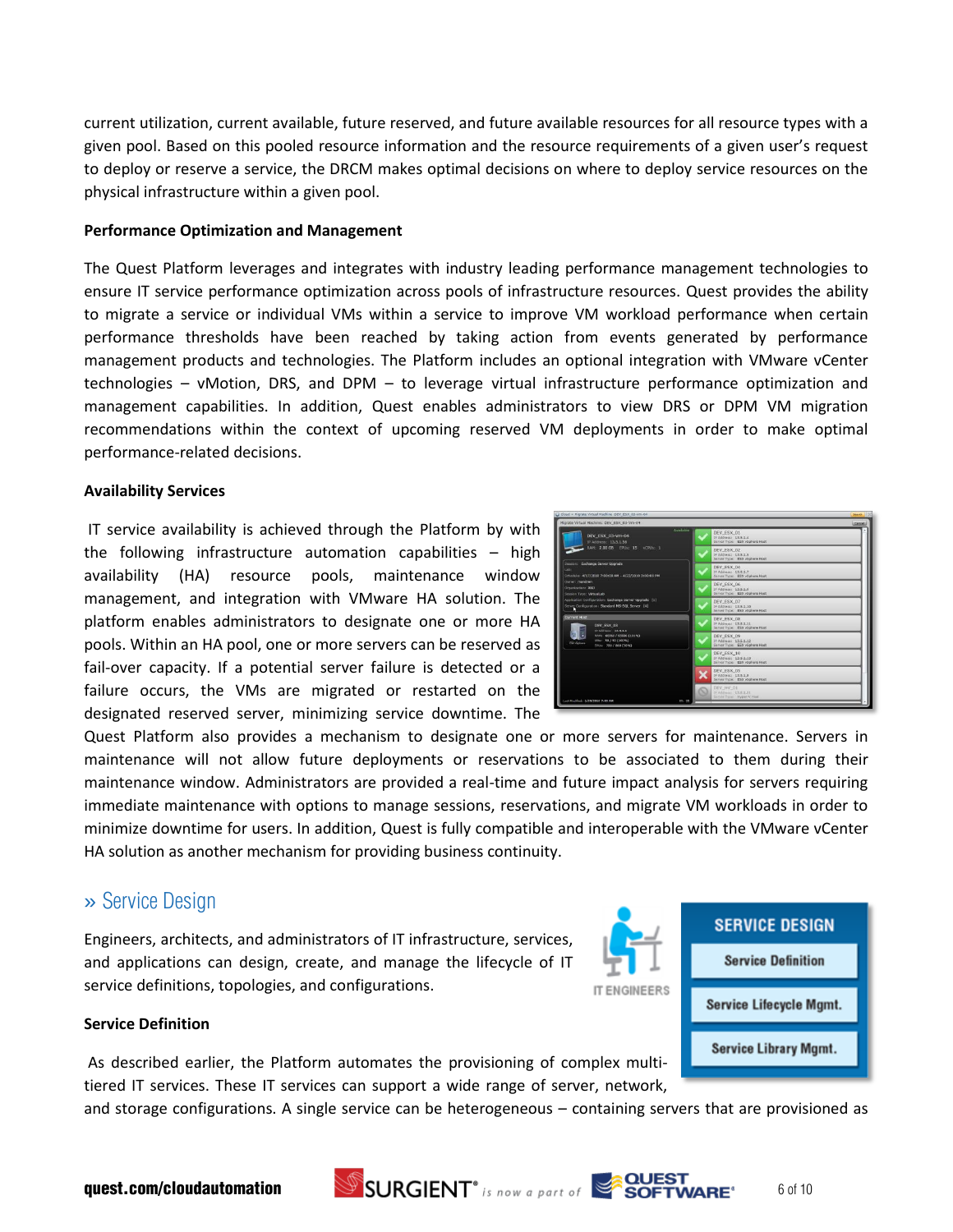VMs on multiple hypervisors as well as on physical bare metal servers. The Quest Platform provides a user interface to assist engineers and architects to design, create, and manage service templates that are used as

"recipes" for provisioning the service in real time. Service templates are composed of one or more server templates that can be auto-assembled, network and storage topology, hypervisor and physical server type, server boot order, server remote access methods, automation execution policies, and attributes that include resource capacity requirements and pointers to images, media, automation programs, and other "content."

|                 |             |            | T = Library = Application Configurations         |  |                  |                       |                                                           |
|-----------------|-------------|------------|--------------------------------------------------|--|------------------|-----------------------|-----------------------------------------------------------|
|                 |             |            |                                                  |  |                  |                       | New   New Blank Application Configuration   Delete   Palc |
|                 |             |            | <b>Application Configurations</b>                |  |                  |                       |                                                           |
|                 |             |            |                                                  |  |                  |                       |                                                           |
| Catalog: Any M. |             |            |                                                  |  |                  |                       | Search!                                                   |
| O.              | A Meru Name |            |                                                  |  | - Organization   | Last Hodified         | a of Servers                                              |
| ⊡               |             | $\bullet$  | <b>Deal Service ONCR</b>                         |  | <b>Internal</b>  | 8/13/2008 8:41:54 AM  |                                                           |
| D               |             | ۰          | <b>Dual Server ESX</b>                           |  | <b>Shhemal</b>   | 8/13/2008 8-41/56 AM  | z                                                         |
| O               |             | $\circ$    | <b>Deal Server Launchead</b>                     |  | <b>Systemal</b>  | 8/13/2008 B-40/54 AM  | ä                                                         |
| Ë               |             | ۰          | Deal Service W263 HVS                            |  | Sydermal.        | 8/13/2008 8:41:55 AM  | ž                                                         |
| D               |             | o          | ESX3 Win 2003 EHCP Selected AD Registration      |  | <b>Internal</b>  | 8/13/2008 8:41:56 AM  | x                                                         |
| D               |             | $\bullet$  | Fax Highway - Was He'll - Ned 1                  |  | Internal         | 8/13/2008 8:41:36 AM  | s.                                                        |
| o               |             | $\bullet$  | HEICH Vista DIKE Dynamic AD Registration         |  | <b>Sytemal</b>   | A/13/2008 8-41-57 AM  | t                                                         |
| D               |             | $\circ$    | 149/5 Win 2003 DNCP Dynamic AD Registration      |  | Systemal.        | A112/2008 8:41:56 AM  | ¥                                                         |
| ö               |             | $\epsilon$ | 1975 NASL 2 Lounchpad                            |  | <b>Sydernal</b>  | 8/13/2008 8:41:55 AM  | z                                                         |
| Đ               |             | $\bullet$  | Physical - Dell 1950 Win2lc3 x64 DHCP No Agent   |  | <b>Sydnessed</b> | 8/13/2008 8:41:58 AM  | s.                                                        |
| ö               |             | $\bullet$  | Physical - Bell 1950 Win2k3 x64 DHCP w Agent.    |  | <b>Internal</b>  | 8/13/2008 11:35:08 AM | ź.                                                        |
| D               |             | $\circ$    | Physical - Dell 2650 Win2k3 DHCP ho Agent        |  | <b>Internal</b>  | 8/13/2008 8:41:57 AM  | s.                                                        |
| ö               |             | ۰          | Physical - Dell 2650 Win2k3 DHCP w Agent         |  | <b>Systemal</b>  | 8/13/2008 11:35:47 AM | s                                                         |
| Đ               |             | $\bullet$  | Physical - Hicrobost + 2 VH + 2 Network          |  | Schemal          | 8/13/2008 8:41:59 AM  | 3                                                         |
| E               |             | $\bullet$  | <b>Physical - Hicrobost + VH</b>                 |  | <b>Shiernal</b>  | 8/13/2008 8:41:59 AM  | $\overline{z}$                                            |
| ö               |             | o          | Physical - Hicrobost/GX240 Suse 10 DHCP          |  | <b>Sylema</b>    | 8/13/2008 8:40:58 AM  | x                                                         |
| Ð               |             | ۰          | Physical - Hicrohost/(X240 Wa/2k3 DHCP           |  | <b>Snitennal</b> | A/13/2008 8:41:57 AM  | x                                                         |
| O               |             | $\circ$    | Physical - Hicroboot /CX240 Win2k3 DHCP No Agent |  | <b>Sylamal</b>   | 8/13/2008 8:41:57 AM  | r.                                                        |
| ö               |             | o          | Physical - Hicrobost/GX240 We2lc1 DHCP Spanned   |  | <b>Shiernal</b>  | 8/13/2008 11:37:36 AM | x                                                         |
| O               |             | ۰          | Physical - Hicrobost/GX240 Win2k3 Nail2          |  | <b>Internal</b>  | 8/13/2008 8:41:58 AM  | ×                                                         |
| 32              |             |            |                                                  |  |                  |                       | Page 1 of 2 (32 here)                                     |

#### **Service Lifecycle Management**

The Quest Platform provides the ability to model the stages of the IT service lifecycle from design, development, test, staging, and production through the configuration of organizational access controls and policies coupled with their associated resource pools. Quest provides management capabilities for service templates such creation, modification, duplication, save, promotion, and deletion in support of the IT service lifecycle. In addition, Quest provides tools to assist engineers and administrators in managing the configurations of servers and the optimization of server images to ensure security, availability, and performance.

#### **Service Library Management**

The Quest Platform provides a central library that can be physically distributed for storing and managing IT service configuration "content" in support of IT service delivery automation. Content can take the forms of virtual and physical image files, snapshot files, .ISO files, and automation programs such as software installation packages, patches, or customization scripts. The library provides a central place for architects, engineers, and administrators to manage the configuration components that comprise services. Capabilities include viewing, storing, dependency mapping to services, and clean-up of library content.

## » Operations

Administrators of IT infrastructure can create, manage, and monitor users, policies, and shared pools of infrastructure resources – compute, network, and storage.



#### **Administrative Dashboard**

The Quest Platform provides an administrative dashboard for user and group

migration capabilities.

management, infrastructure resource management, and resource capacity monitoring. The dashboard enables administrators to set up access control, resource allocation, and management policies through a two tier hierarchy – organizations and groups. Infrastructure resources – servers, network, storage, and software licenses – are pooled, managed, reallocated, or removed through the dashboard. In addition, the dashboard provides real-time infrastructure capacity monitoring views of the

cloud, pools, and virtualization servers with search, drill down, and VM





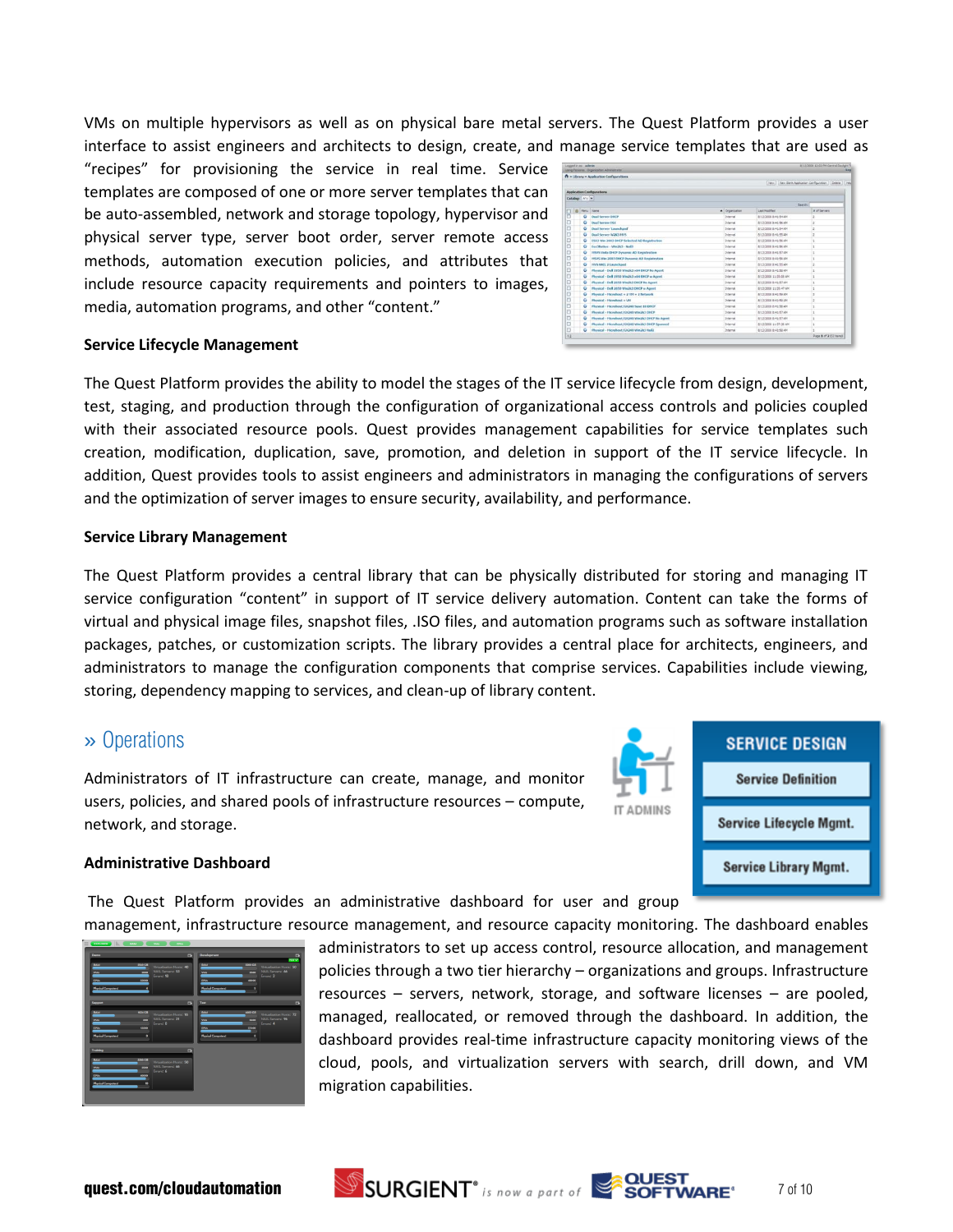#### **Event Broadcasting**

The Quest Platform generates standard SNMP v3 events for common failures, error conditions, and warnings that occur within the operation of the system. Thresholds may be configured to generate additional SNMP v3 events based on performance characteristics of the cloud and underlying infrastructure. This provides standard data center monitoring tools the ability to monitor the operational health and performance of the Quest platform. The platform also provides a rich set of logs for auditing user access and troubleshooting problems that occur within a Quest-managed infrastructure.

## » Integration

The Quest Platform provides a broad and rich web services API to support integration with 3<sup>rd</sup>-party systems, as well as productized integrations with industry leading management tools.



#### **IT Management Tools**

Quest provides productized integrations with directory services – LDAP and Active Directory to support Quest user authentication and automatic assignment or

generation of machine names as part of the IT service provisioning process. Quest integrates well into standard ITIL v3 data centers through integrations with runbook automation, service desk, and service catalogs in support of standard ITSM processes.

#### **Application Lifecycle Management Tools**

Quest provides productized integrations with leading ALM tools – HP Quality Center, IBM-Rational Quality Manager, and IBM-Rational BuildForge. In addition, Quest has implemented numerous integrations with test automation, IDE, build and configuration management tools in support of the ALM process.

#### **Web Services API**

The Quest Platform provides a broad and rich web services API to support integrations with leading management tools. Web services APIs are provided for resource management, deployment management, scheduling automation, user management, and library management. In addition to web services APIs for integration, Quest provides a CLI for common commands, as well as an easily customizable service automation framework.

## » Reporting

IT managers can run pre-defined reports, generate custom ad-hoc reports, and generate reports using their own business intelligence tools by leveraging the published Quest data dictionary.



#### **Utilization Reporting**